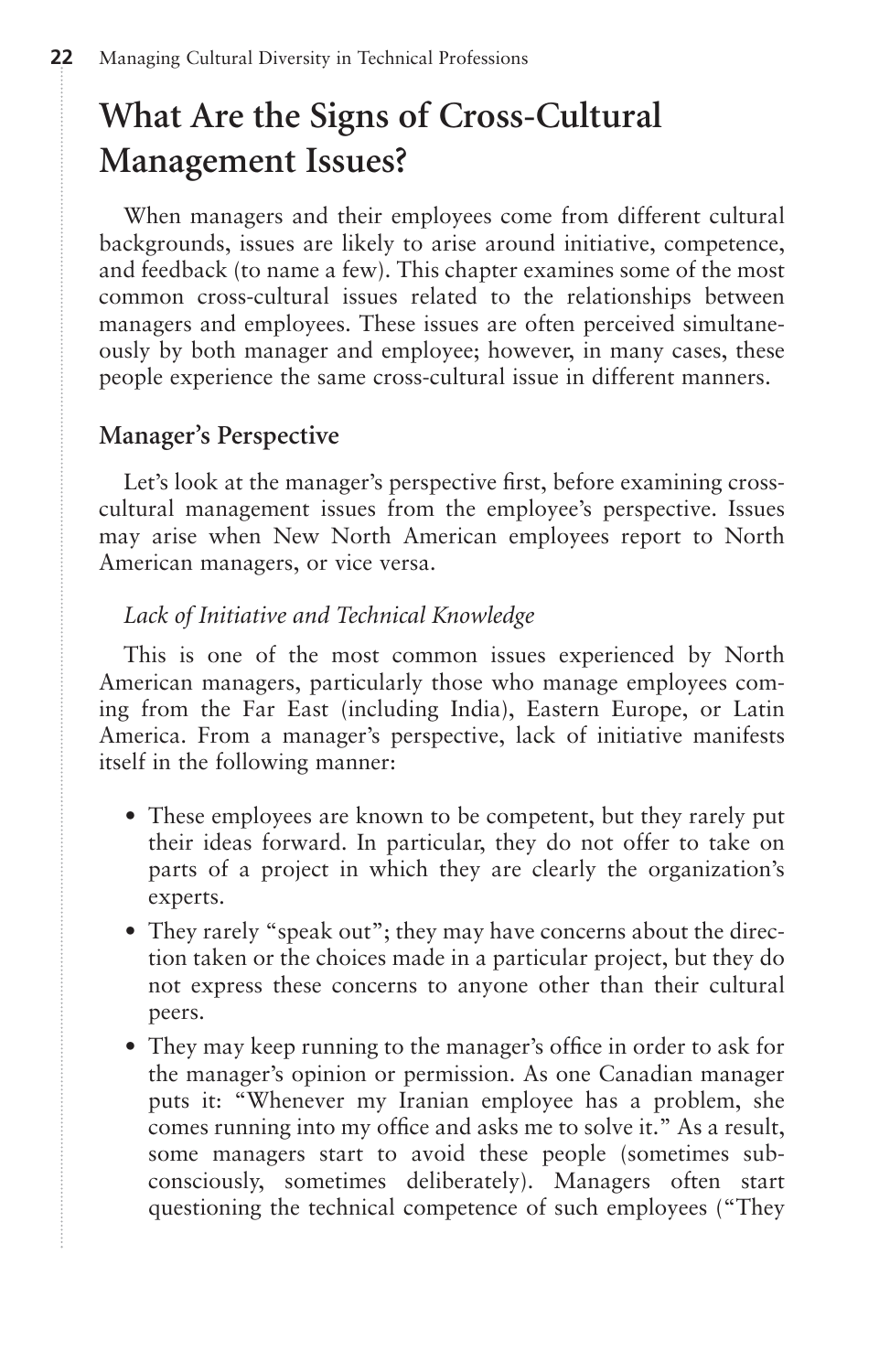would not need to run to my office at the first sign of trouble if they knew how to handle these problems").

#### *Loose Cannon*

This issue, which is partly the opposite of the previous one, is more commonly observed in the case of New North American managers who have North American employees, or North American managers who have Scandinavian employees. In this case, employees take too many initiatives to the manager's liking. From the manager's perspective, employees who take too much initiative are "loose cannons." This translates into the following situation:

- Loose cannon employees initiate or get involved in projects without consulting the manager. The managers find out about this involvement later on, often through a third party.
- They make and act on decisions that the managers consider theirs to make. In many cases, these decisions are made based on criteria that do not match the manager's priorities. In some cases, this leads to significant disagreements between manager and employees, where the manager needs to have the employees redo an important piece of work.
- They consult with the managers on their progress less often than the managers would expect. By the manager's standards, loose cannons do not provide enough information during these progress report discussions; in particular, they may not describe fully the issues they are currently facing.
- Loose cannon employees appear to managers as having a mind of their own. Because of their unpredictability, managers avoid putting these people in high-profile situations (e.g., making presentations to higher-ups) because they may say something they shouldn't or answer a question inappropriately.
- In extreme cases, the decisions and reactions of loose cannon employees may be considered as insubordination by the managers. Here is what a Middle Eastern IT manager said of one of his Canadian employees:

In one of our first meetings, I made some suggestions for one of his projects. He answered that these ideas would never work. He said that he was the project manager and that he knew what he was doing. I stared at him; I could not believe how disrespectful he was. He stared back. I never got anywhere with him.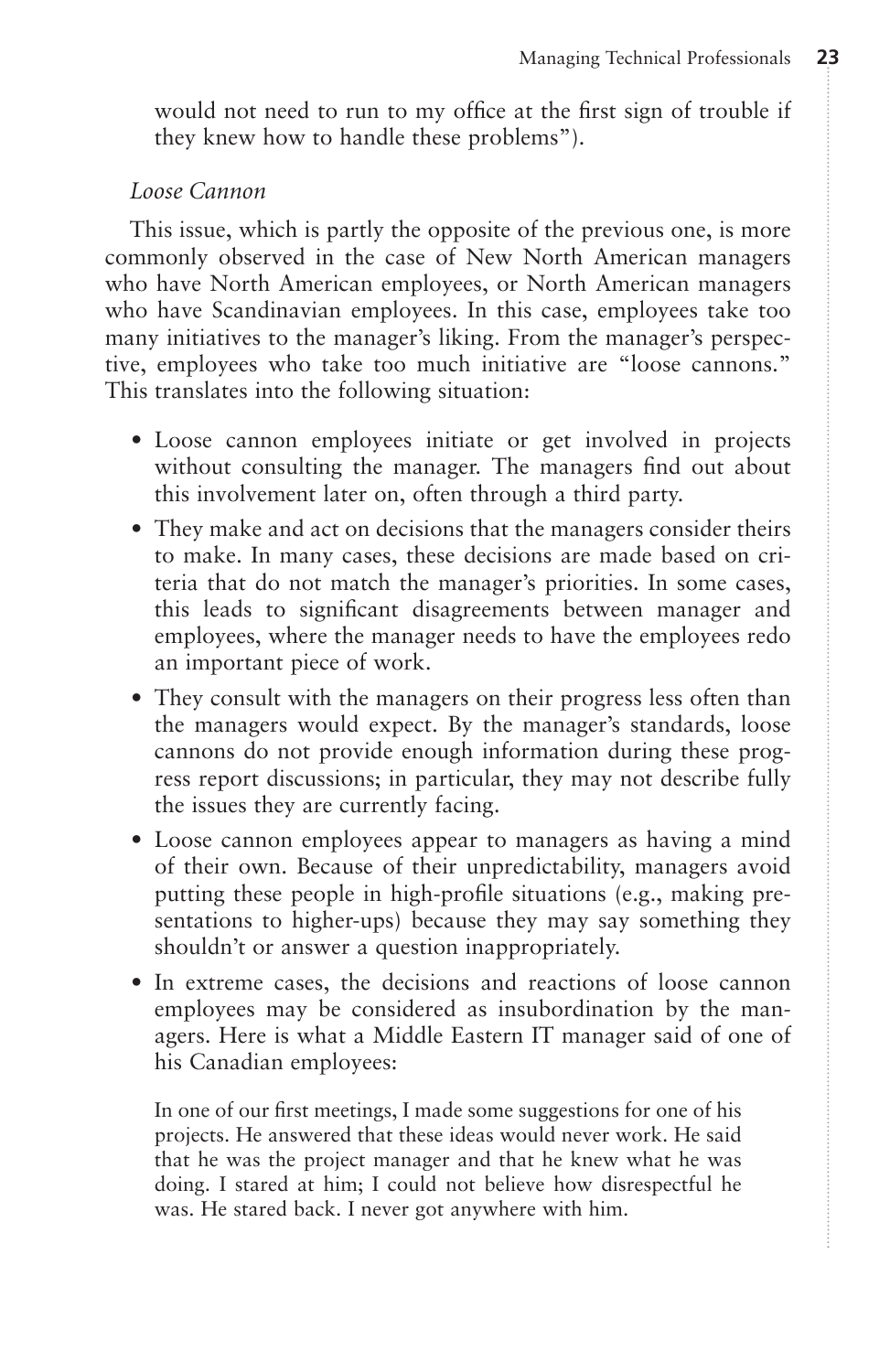#### *Unexpected Reactions to Feedback*

New North American employees may have unexpected reactions to feedback provided by North American managers. Here is how this translates in practice:

- Some employees may not respond to the feedback they are given by the managers. For example, a Romanian engineer had to be placed on a Performance Improvement Plan by his manager in order for him to realize that his behavior did not meet expectations.
- Other employees may overreact by the manager's standards. A Mexican engineer who was given some negative feedback by his American manager in front of his colleagues resigned the next day. In his manager's mind, this reaction was not warranted; the initial issue was not major and certainly would not have prompted the average American engineer to resign.
- Some New North American employees appear not to appreciate the positive feedback that the managers give them. For example, a Polish engineer who had received all the technical and merit awards that the company had to offer considered quitting the organization because his skills were not given proper recognition.

#### *Excessive Defensiveness and Negativity*

Culturally determined defensiveness and negativity generate significant issues in the North American workplace:

- Some New North American employees may respond with excessive defensiveness when undesirable events occur. For example, a Russian IT specialist often answers that the problem is not his fault and that someone else created the current mess. He even has the documents to prove it, because he has saved the e-mail messages, letters, and reports that show that someone else is to blame. From his North American manager's perspective, his time and energy would be better spent working on fixing problems and improving the situation rather than assigning blame and responsibility to others.
- This defensiveness may carry over to instructions provided by managers. For example, a French engineer often finds reasons why he will not be able to meet his Canadian manager's requests, no matter how simple these requests are. In one case, his manager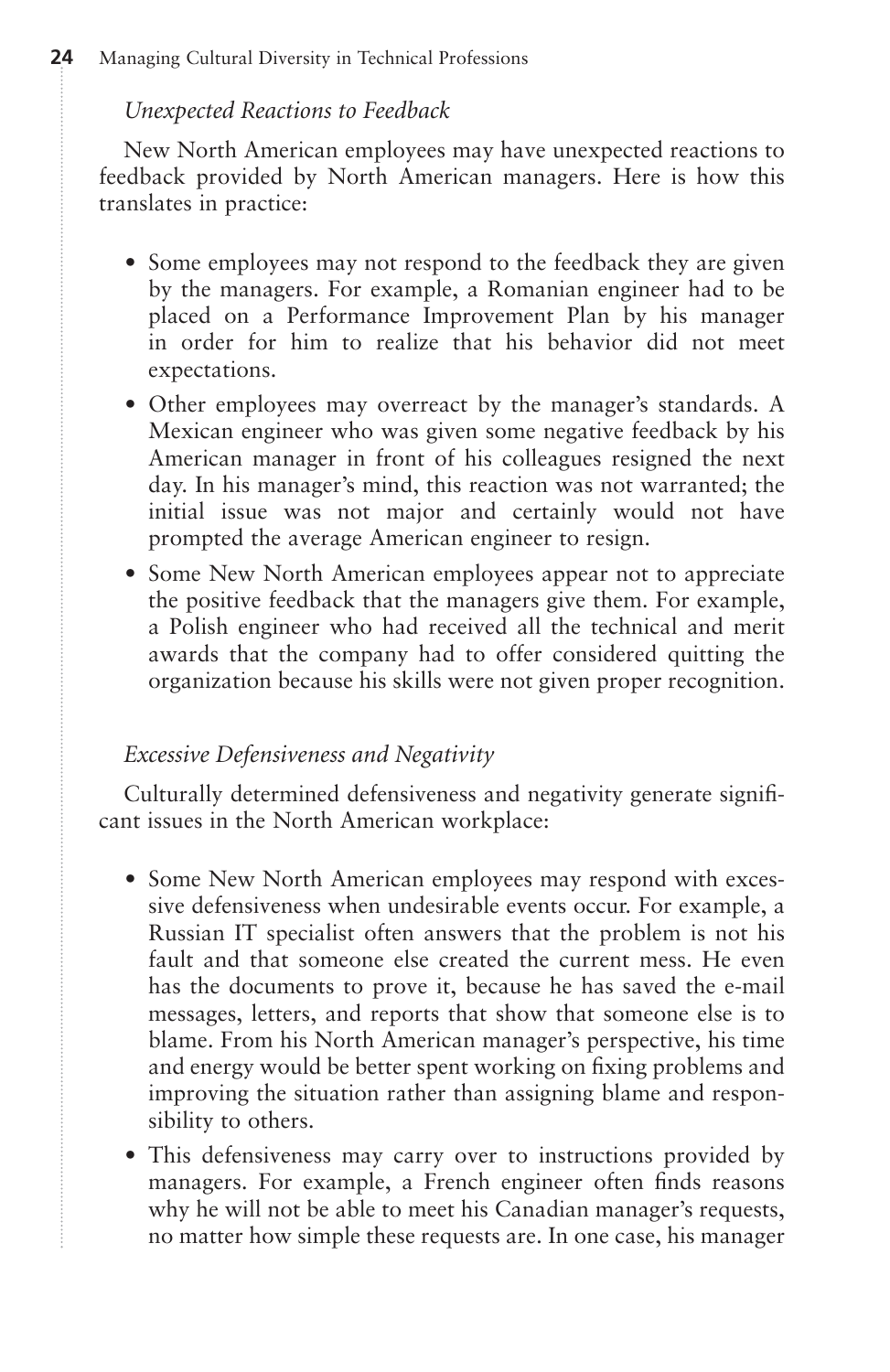pointed out that they spent more time discussing why it may not work than it would take the engineer to try it.

• Some New North American employees may continuously express reservations about projects and tasks, finding reasons why the targeted results cannot and will not be achieved. This negativity takes a lot of energy from the managers (and their colleagues, as discussed in the next chapter).

#### *Excessive Deference Toward Managers and Higher-ups*

The deference that some New North American employees show to managers and higher-ups is excessive by North American standards. This tends to occur more often with North American managers and employees from the Far East, Eastern Europe, or Latin America. In practice, this translates into the following situations:

- *Greetings that may make North American managers uncomfortable*. For example, a Canadian IT manager mentioned that he was frustrated with the way one of his Korean employees greeted him. Every morning, he would be greeted with "Good morning, sir," despite his repeated attempts to make his Korean employee switch to first names.
- *Too much weight given to any suggestion made by managers or higher-ups*. Any opinion they express or any suggestion they make about the project of their New North American employees are immediately incorporated into the project plan, no matter how much or how little thought the managers have put into it.
- *Gestures that are considered inappropriate in the North American workplace*. For example, a Russian programmer bringing music CDs to her manager; an Indian engineer bringing small gifts from India for his manager and his manager's manager; or an Italian technician paying compliments to his female manager about the way she dresses. In extreme cases, these gestures may be construed as "sucking up" to managers.
- *Too much information provided to management*. Some New North American employees copy managers on e-mails and documents more often than their North American managers think is appropriate, resulting in significant frustration for these managers ("This is a waste of my time. I do not need to know all this."). Managers often react to this glut of information by skipping or deleting without reading any message coming from these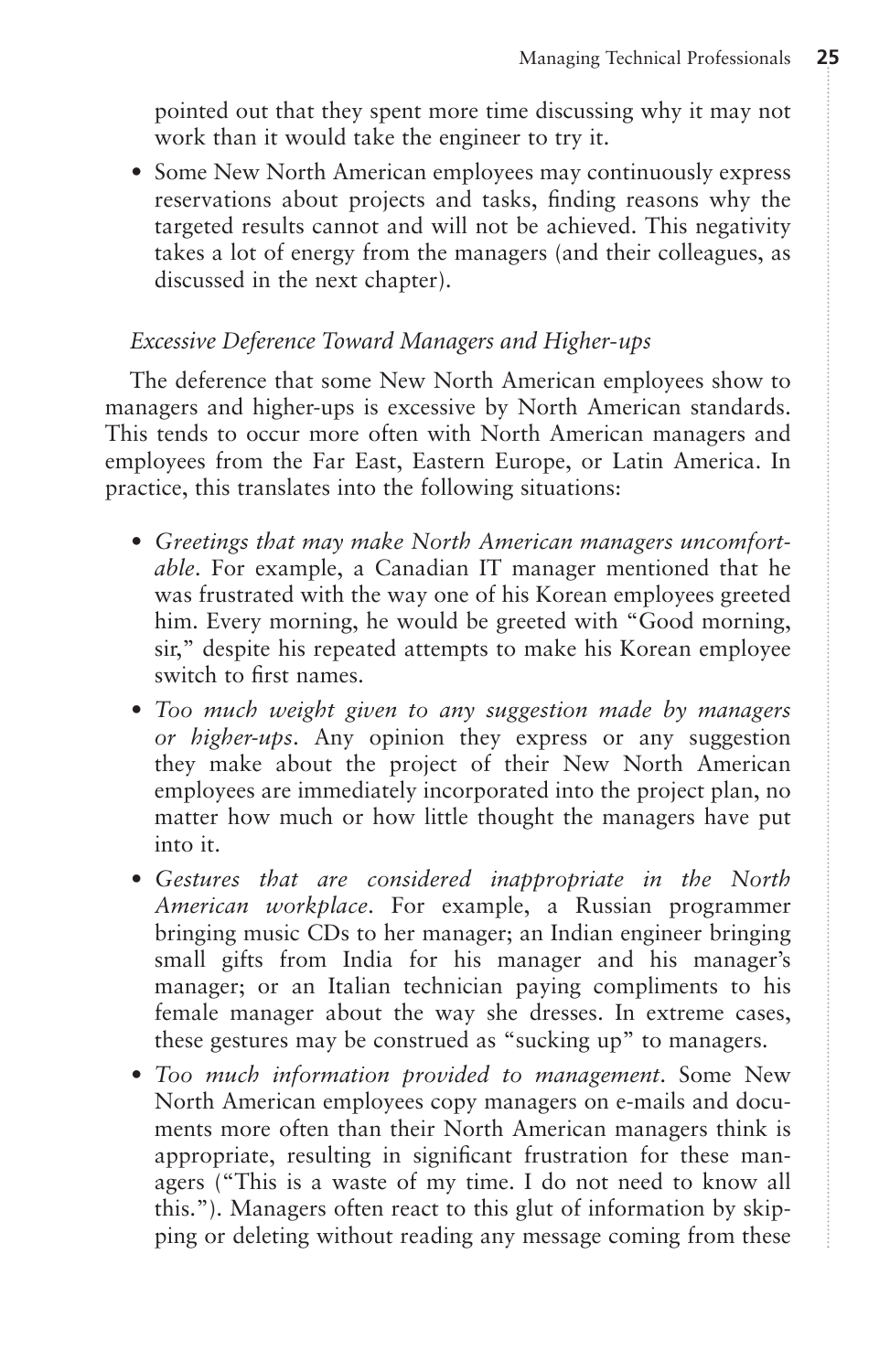employees; as a result, they may not notice the truly important and urgent messages sent by these employees.

### **Employee's Perspective**

Employees also experience cross-cultural management issues. In most cases, the descriptions they give of the same situation are different from the description provided by the managers. Here are some of the most common issues.

#### *Micromanagers*

This issue is more likely to be reported by North American employees who report to a New North American manager coming from the Far East, Latin America, or Eastern Europe, or by Scandinavian employees reporting to North American managers. Here is what employees experience:

- The managers do not provide them with enough freedom in their job. The managers are asking for updates and progress reports more frequently than employees would consider reasonable. During progress report discussions, the managers go over their action plan and next steps in more detail than the employees would like.
- Micromanagers tend to direct the activities of employees at a detailed level. By reviewing their progress frequently and continuously assigning tasks to them, micromanagers have an extensive control of their time.
- The managers are excessively involved in the decision-making process, even in the case of relatively minor decisions. In many cases, they end up making decisions that employees believe they can make by themselves. This usually results in significant frustration for the employees.
- When employees make decisions, the managers expect that employees will give a lot more weight to their opinions and suggestions. Here is the experience of a French engineer reporting to an Iranian manager:

I was writing a paper on a topic that was not related to my work. When I mentioned it to my manager, he asked me to change the topic to bring it in line with internal company objectives. I replied that this topic did not fit the theme of the magazine issue in which it was supposed to appear and that I had made a commitment to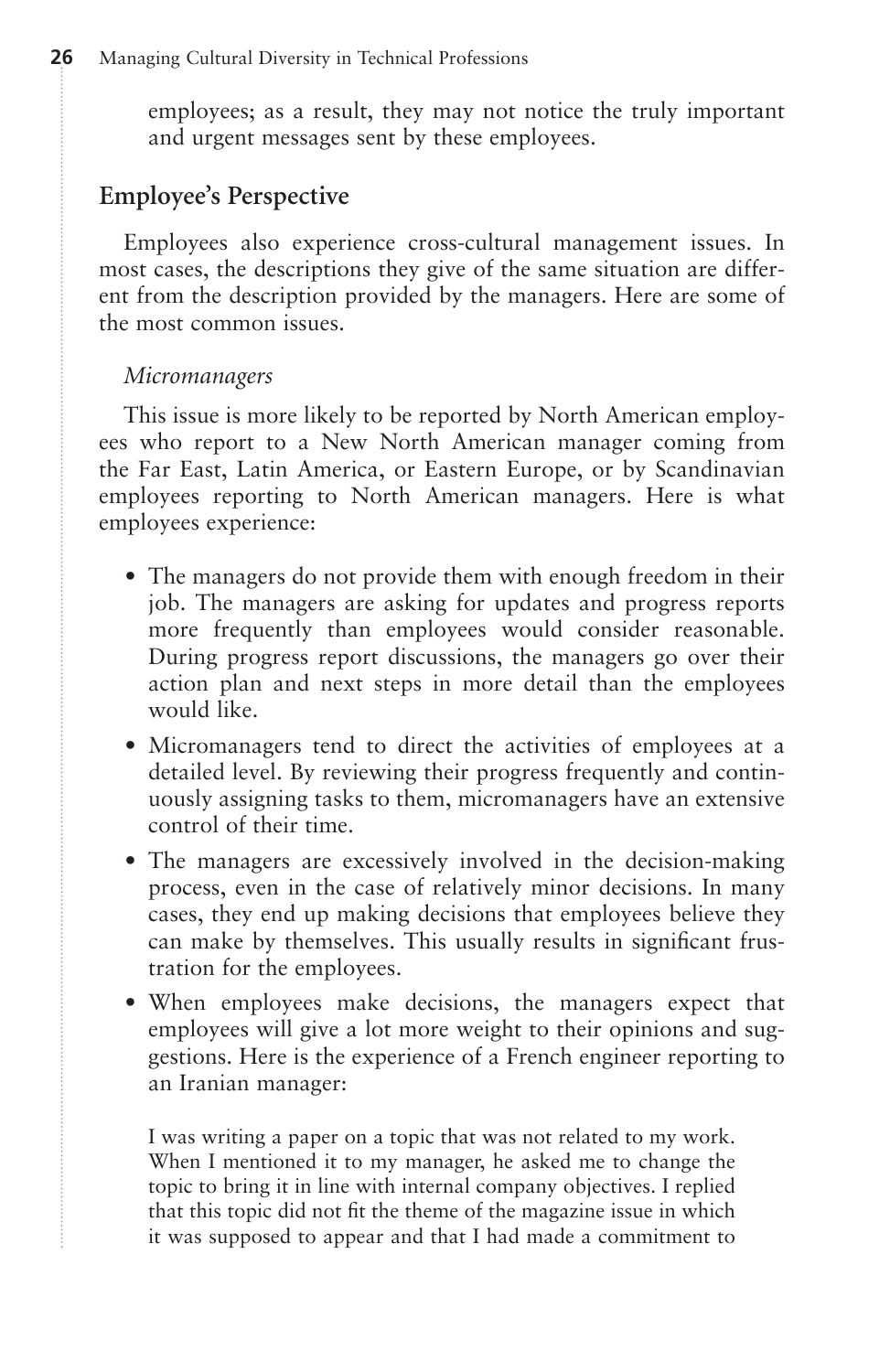my client, the editor, on this point. He did not answer, but his reaction clearly showed that he considered himself as the only client that should matter to me. I was transferred out of his department within two weeks.

#### *Technically Incompetent Managers*

This issue is more likely to be reported by New North American employees coming from the Far East, Latin America, or Eastern Europe who report to a North American manager. Here is what employees experience:

- When they ask the managers for advice or suggestions, the managers often respond: "I don't know; you figure out what is best in this case." After hearing this answer repeatedly, they end up wondering whether the managers have the necessary technical skills to do their jobs as managers. They think to themselves: "How was he or she promoted?"
- The managers seem interested only in discussing the "political" implications of the decisions to be made. The managers start progress meetings by discussing these items and leave the room as soon as the discussion turns to the technical aspects of the project.
- The managers may be hard to reach. Employees may not receive any response to their e-mail or voice-mail messages; meetings may be frequently postponed. Employees find it difficult to get the manager's attention.

#### *Unexpected Feedback*

New North American employees sometimes experience surprise and shock when they receive unexpected feedback from the managers:

- In some cases, strongly negative feedback seems to come out of the blue. Everything seemed to be going reasonably well, with some minor issues here and there, when suddenly they find themselves on a Performance Improvement Plan.
- In other cases, New North American employees receive feedback from the managers in a way that makes them lose face in front of their colleagues. Their honor is put at stake.
- During their Performance Appraisal sessions, the managers ask them to act in ways that do not show the appropriate respect for clients, co-workers, or higher-ups.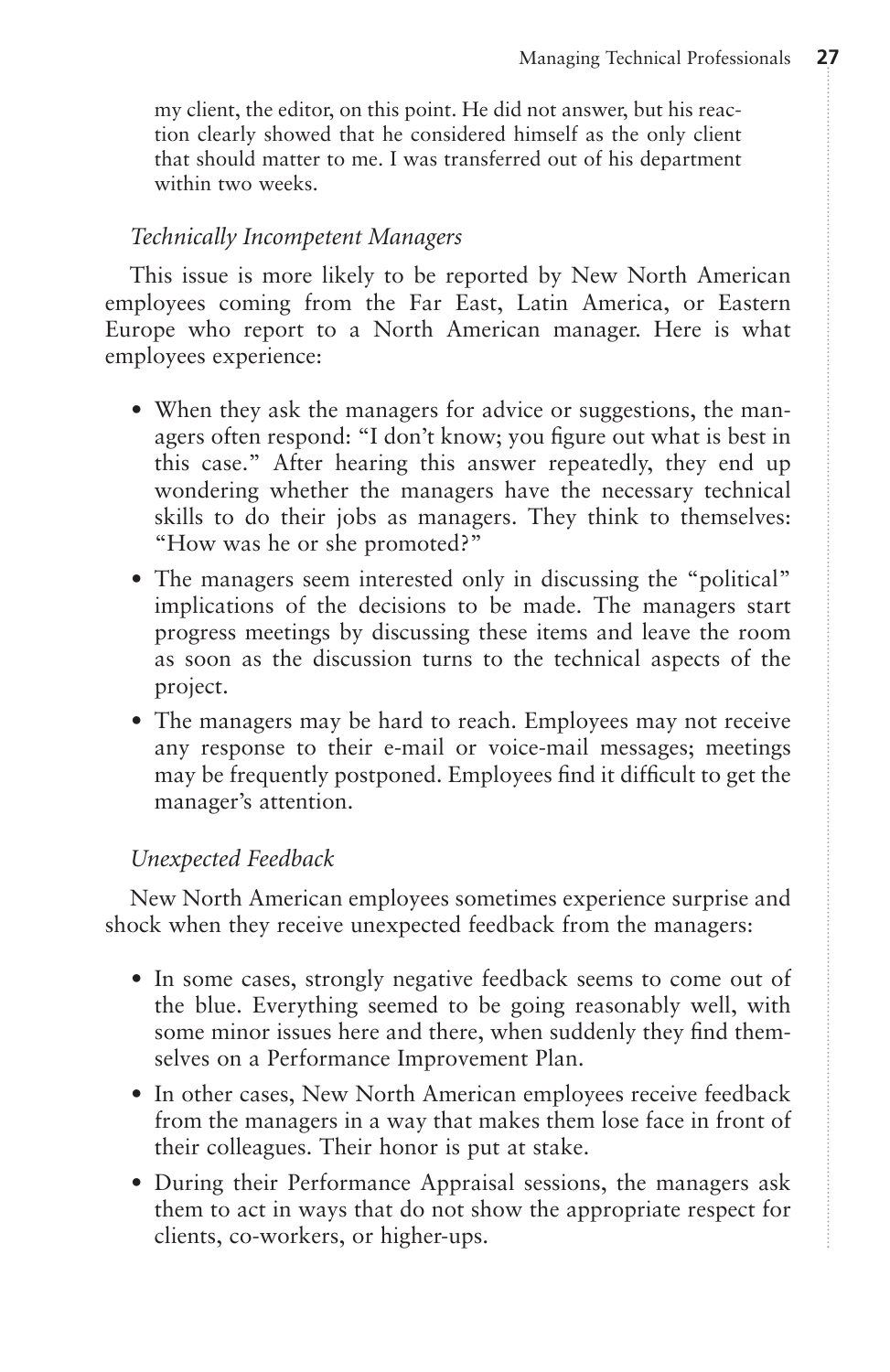#### *Put on the Spot*

New North American employees may find that the managers are routinely putting them on the spot. Here is how they perceive these situations:

- They are constantly asked to make commitments and to deliver results over which they have no control. For example, they are asked to gather data from experiments performed by some of their colleagues by the end of the day, but these colleagues are often traveling or rarely respond to e-mail or telephone requests in a timely manner.
- The managers routinely ask them to work on technical problems that belong to others. In many cases, they foresaw these issues and expressed their concerns, which were clearly ignored or overruled, and are now asked to fix them afterward.
- The managers ask them tough questions in front of others. They believe that any interaction with the managers may put them on the spot. As a result, these employees experience continuously high levels of stress and have a hard time communicating effectively with the managers.

# **Correlation between These Issues**

Clearly, managers and employees do not experience a given crosscultural management issue in the same manner. There are common correlations, even though they do not apply all the time:

- Managers who consider their culturally different employees as loose cannons are often perceived as micromanagers by these employees.
- Employees who perceive their culturally different managers as lacking the technical knowledge to be good managers are often perceived by these managers as lacking initiative. These employees are also likely to show excessive deference to the managers or higher-ups.
- Employees who believe that they are often put on the spot by the managers are often perceived by the managers to be excessively defensive and negative.

As these situations illustrate, cross-cultural managerial issues often translate into a questioning of the competence and skills of others. For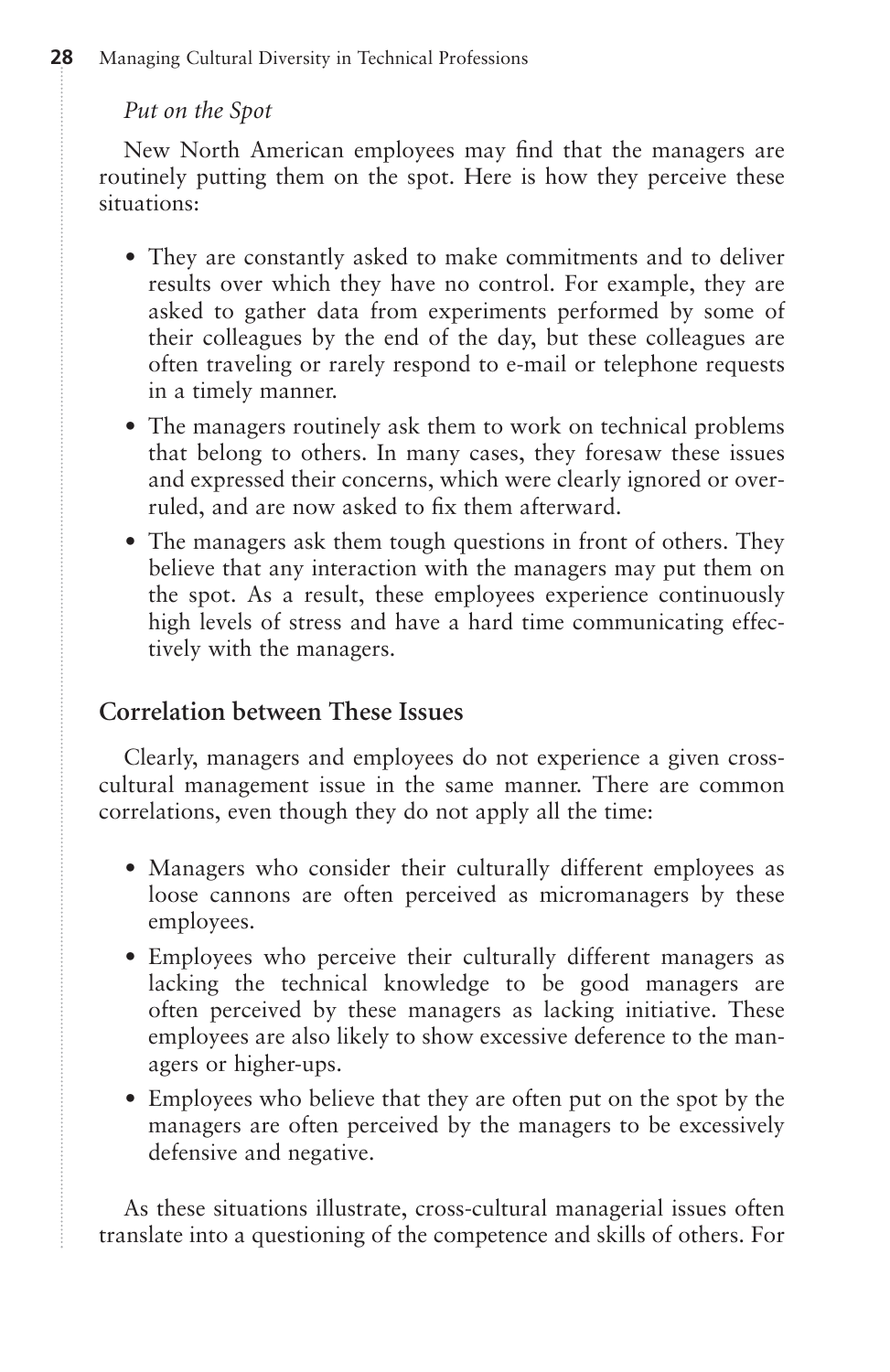example, New North American employees who go regularly to the manager's office to get advice or discuss ideas may be quickly considered as lacking technical knowledge by their North American managers. Why else would they keep running to the manager's office? Similarly, North American managers who keep answering "I don't know. I want you to figure it out" are quickly considered technically incompetent by their New North American employees. Why else would they answer, "I don't know"?

# **What Is Going On?**

In many cases, these reactions come from the fact that different cultures have different concepts of management. Being a good manager or a good employee requires different behaviors in different countries; behaviors that are considered positive in some countries are viewed negatively in North America, and vice versa. In this section, we examine how the concept of power distance affects cross-cultural manager–employee relationships; we also examine the dynamics of cross-cultural feedback.

#### **Power Distance**

Power distance is a measure of hierarchy (Hofstede, 1980). It represents the psychological distance between people and the managers in a given country or organization and the extent to which inequalities between those who have power and those who don't are accepted. A society with a high power distance leans toward a tight hierarchical structure in which individuals know their place and the limit of their roles. A society with a low power distance seeks status equality and interdependence among different layers of power.

#### *Manager–Employee Relationships as a Function of Power Distance*

Should powerful people be treated differently than others? Consider the following situation:

On December 23, 1988, the following news item appeared in the press: The Swedish king Carl Gustav experienced considerable delay while shopping for Christmas presents for his children, when he wanted to pay by check but could not show his check card. The salesperson refused to accept the check without ID. Only when helpful bystanders dug into their pockets for one-crown coins showing the face of the king, did the salesperson decide to accept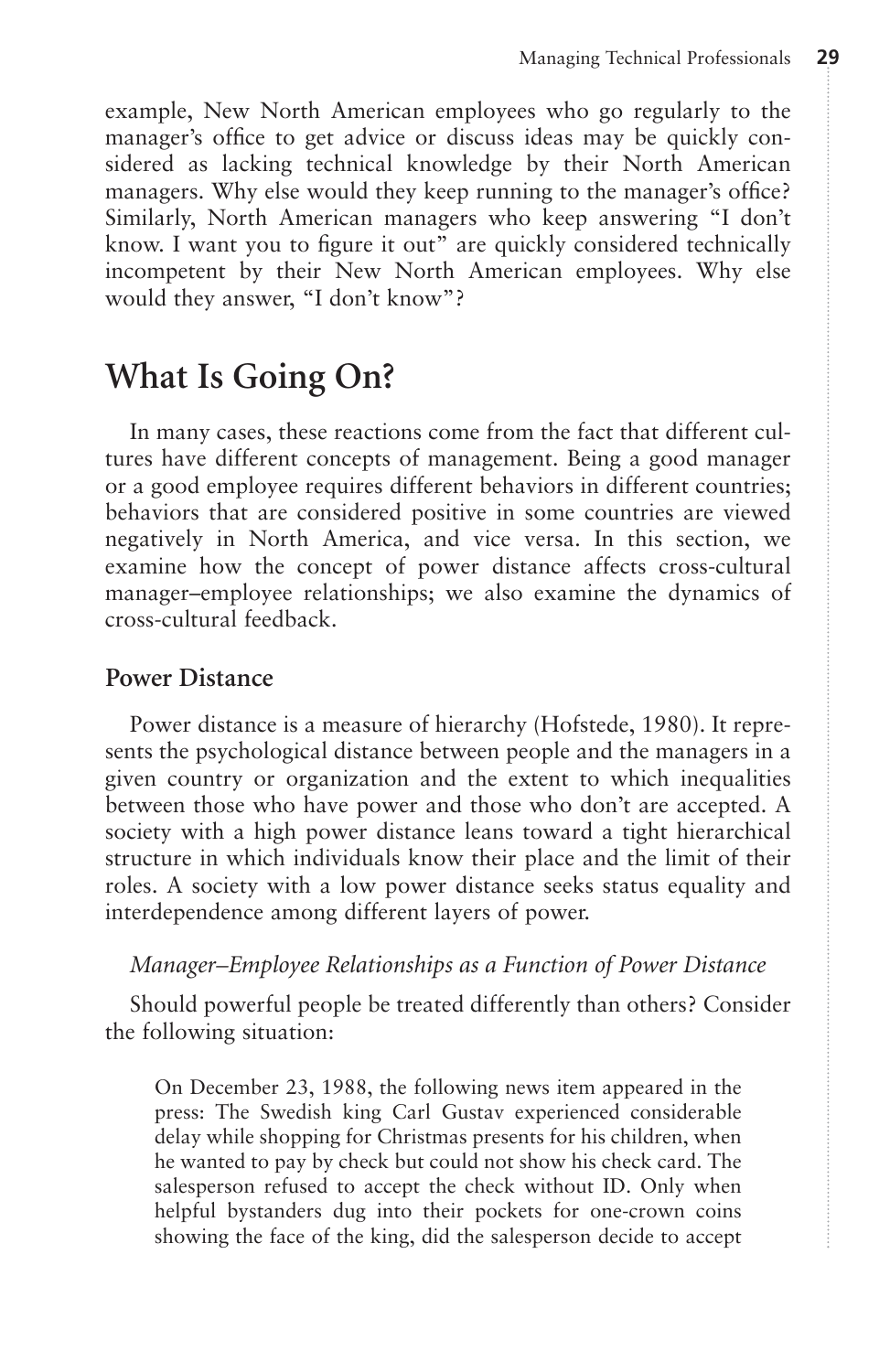<span id="page-8-0"></span>this for ID, not, however, without testing the check thoroughly for authenticity and noting the name and address of the holder. (Hofstede, 1991)

Sweden is one of the least hierarchical countries in the world (see [Exhibit 2.1\)](#page-9-0). In more hierarchical countries, heads of state never have to worry about shopping; their staff does. These leaders consider themselves as having to abide by a different set of rules than the majority. More important, the majority of their countrymen and women consider them as having to abide by different rules and accept this point as a fact, like one accepts rain. Contrast the difficulties experienced by the King of Sweden while shopping with the experience of other heads of state:

- The former Russian President Boris Yeltsin resigned once he had secured immunity from prosecution for himself and his family on charges of bribery and embezzlement.
- The former French President François Mitterand never had to answer to charges of insider trading.
- The Queen of England is the "only person for whom Harrods used to close its doors to the public for one day a year so she could do her Christmas shopping." (Tan, 1992)

In his study of IBM subsidiaries around the world, Hofstede (1980) created a measure of power distance, thereby enabling a comparison of 40 national cultures on this scale. The power distance score of each country is obtained from the country average answer to questions related to authority and decision-making styles. [Exhibit 2.1](#page-9-0) represents graphically the power distance scores of the 40 countries covered by Hofstede's study.

[Exhibit 2.1](#page-9-0) shows that attitudes towards hierarchy vary greatly around the world. There is no absolute right or wrong on this scale: A country with a score of 80 is not better or worse than a country with a score of 20; it is simply different. There is, however, a relative right and wrong: Using the American style of management in Russia will usually not yield much result, and vice versa.

On this scale, a difference of 20 can be considered meaningful: For example, most Americans who go on expatriate assignments in countries that have scores higher than 60 (like Mexico) or lower than 20 (like Denmark) will notice a significant difference in this area. In most cases, they will need to modify their managerial style to some extent in order to achieve their professional objectives in these countries.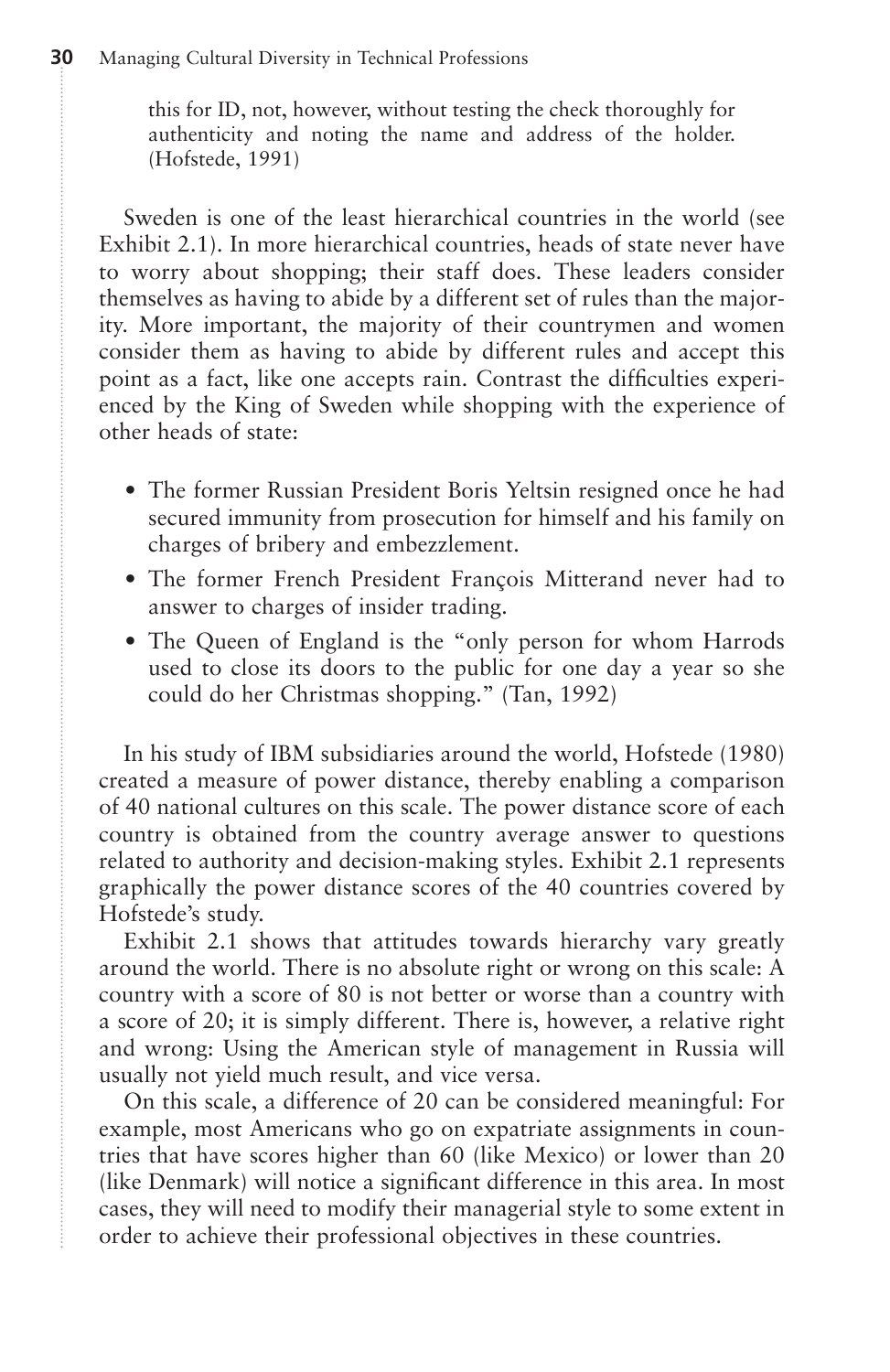#### <span id="page-9-0"></span>**Power distance scores of 40 countries. High scores correspond to hierarchical countries. Conversely, nonhierarchical/ participative countries have low scores on this chart. Adapted from Hofstede (1980).**

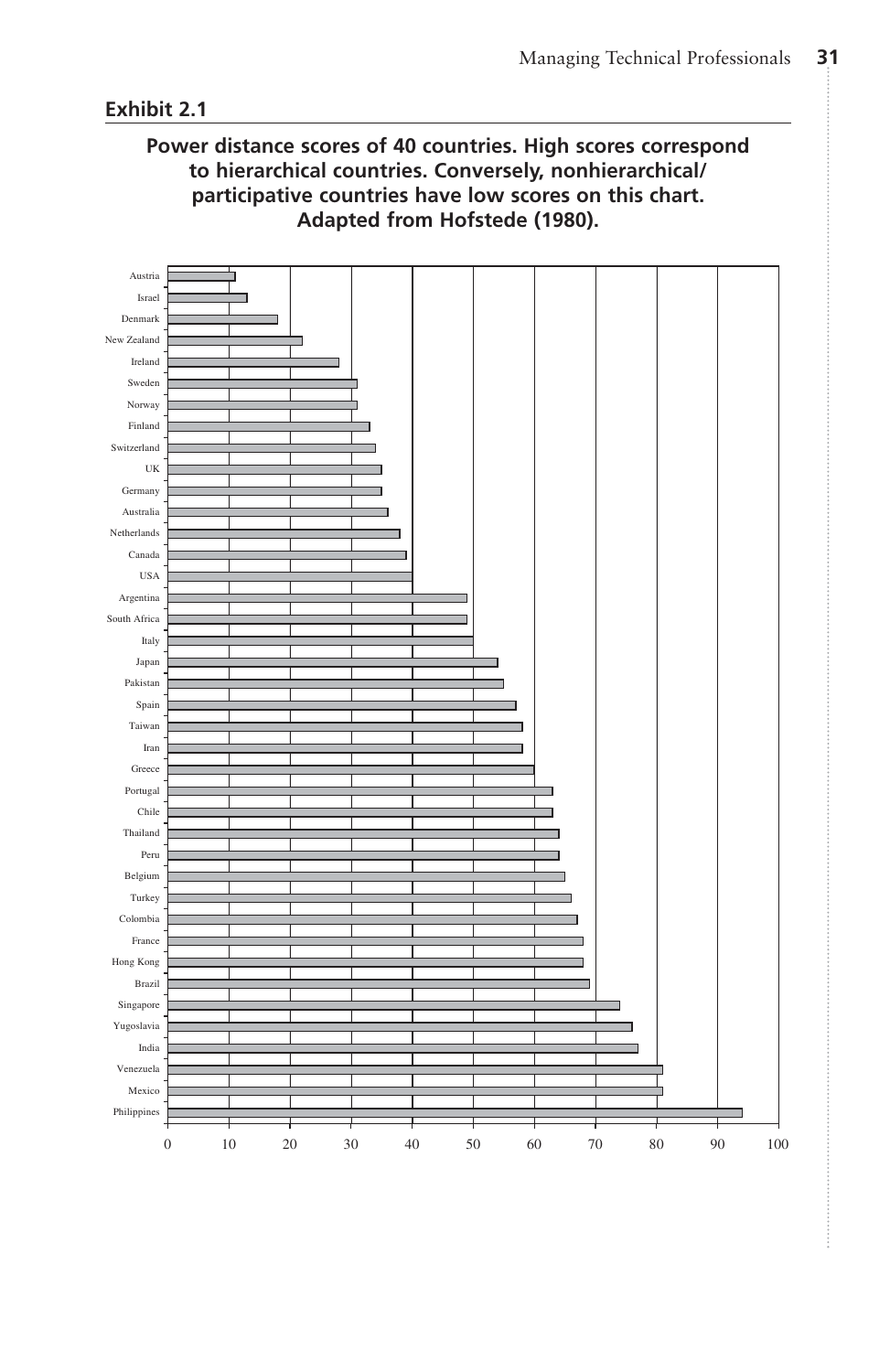<span id="page-10-0"></span>The power distance scale can be roughly divided into three ranges (below 35, between 35 and 50, and above 50), with Canada and the United States falling in the middle of the scale. In each range, corporations share broad common characteristics about the way they are organized, the way managers make decisions, and the approaches toward delegation [\(Exhibit 2.2\)](#page-11-0).

The difference in managerial style between participative, mildly hierarchical, and highly hierarchical countries can be illustrated in the following manner. Consider the situation where a manager needs a picture of a horse (this "picture of a horse" is meant to represent any task or project that a manager may delegate to a technical professional, such as the design of a pump, an electronic component, part of a building, etc.):

- In participative countries, a manager is likely to say simply: "Draw me a horse." Employees expect and are expected to handle responsibilities by themselves and "take it from there."
- In mildly hierarchical countries, a manager is likely to say: "Here is a picture of a horse. I want something that looks like this." A mildly hierarchical manager narrows down the range of options compared with a participative manager and provides this information upfront.
- In highly hierarchical countries, a manager is likely to say: "Here is a paint-by-number picture of a horse, you go and fill it in." Highly hierarchical managers provide explicit directives to employees. Staff members are expected to implement the decisions made by managers as stated.

The amount of initiative that employees can take is also correlated with power distance: As power distance decreases, employees are expected to take more and more initiatives. In Scandinavian organizations (Sweden, Norway, Denmark, and Finland are on the low end of the power-distance spectrum), employees at low levels of the organization may initiate projects. As a Swedish sales engineer puts it:

When I sell to Swedish telecom companies, I have a hard time determining who is making the final purchasing decision. Often, the manager implements the decision made by the technical expert.

By contrast, in hierarchical countries, initiative is something that is reserved for people who occupy high-level positions in the hierarchy. This is particularly true in countries that have experienced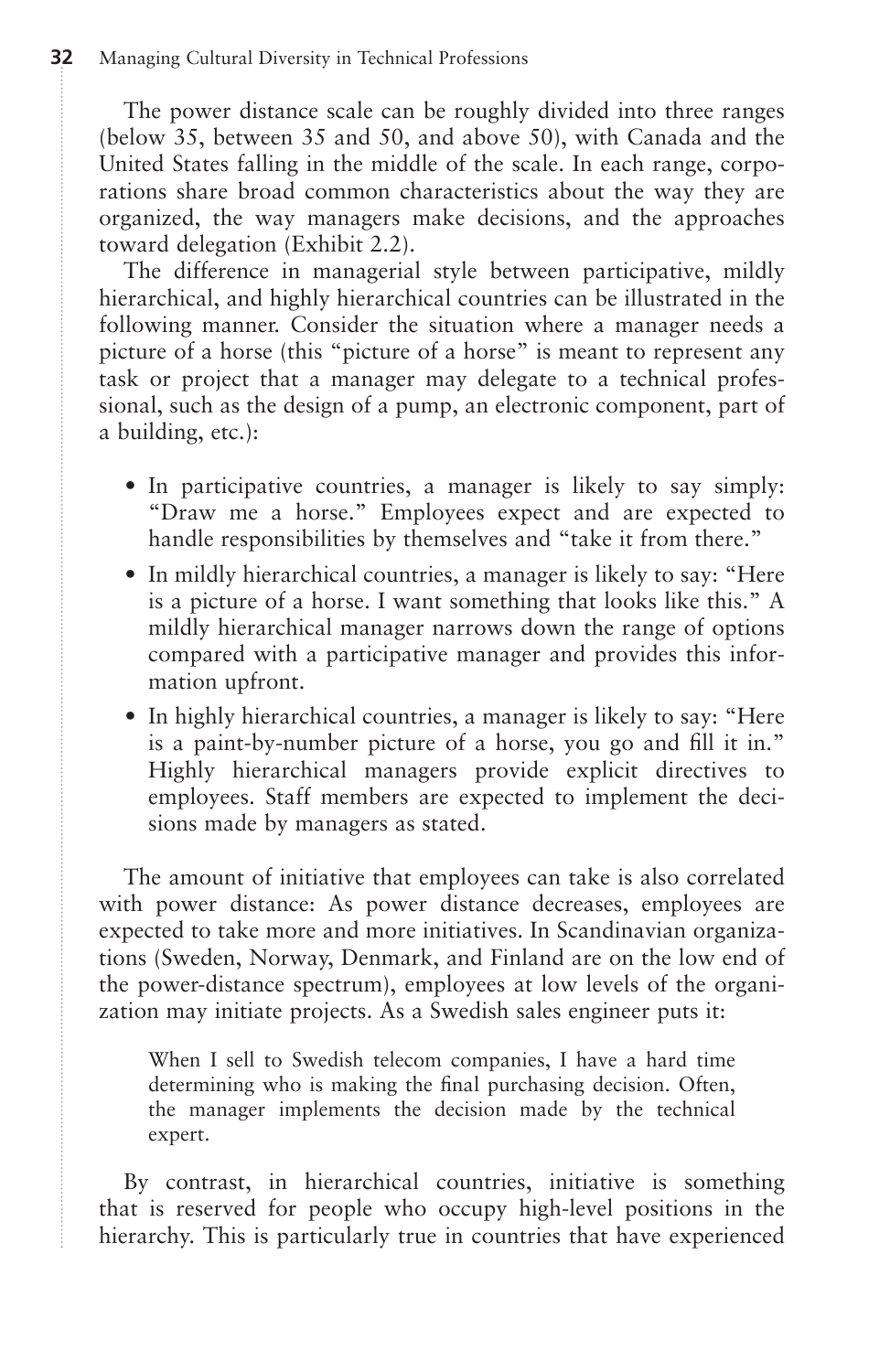<span id="page-11-0"></span>

| Exhibit 2.2                         |                                                                                                                                                                                                 |                                                                                                                                                                                                 |                                                                                                                                         |
|-------------------------------------|-------------------------------------------------------------------------------------------------------------------------------------------------------------------------------------------------|-------------------------------------------------------------------------------------------------------------------------------------------------------------------------------------------------|-----------------------------------------------------------------------------------------------------------------------------------------|
| Delegation, decision                | making, organization form, and the role of manager as a function of power distance score.                                                                                                       |                                                                                                                                                                                                 |                                                                                                                                         |
|                                     | Participative                                                                                                                                                                                   | Mildly Hierarchical                                                                                                                                                                             | Highly Hierarchical                                                                                                                     |
| Power distance score                | Below 35                                                                                                                                                                                        | Between 35 and 50                                                                                                                                                                               | Above 50                                                                                                                                |
| Most common form of<br>organization | Self-empowered teams<br>Decentralized                                                                                                                                                           | Matrices, combining project<br>teams and functional<br>Hubs and spokes<br>departments                                                                                                           | Departments<br>Pyramid                                                                                                                  |
| Manager's role                      | through their ability to influence<br>Managers have influence primarily<br>and convince team members.<br>disciplinary leverage over<br>They usually have little<br>their subordinates.<br>Coach | subordinates, but keep the<br>Managers give a fair amount<br>right to make the final<br>of freedom to their<br>decision.<br>Manager                                                             | The boss is the boss is the boss<br>in a subordinate's activities.<br>He or she plays a pivotal role                                    |
| Typical decision-making<br>process  | The team usually makes decisions,<br>with input from the manager.                                                                                                                               | implement it without further<br>their subordinates about the<br>decision they need to make.<br>Managers get input from all<br>They make their decision<br>and expect everyone to<br>discussion. | primarily based on their<br>Managers make decisions<br>own experience, then<br>communicate their<br>decisions to their<br>subordinates. |
| Delegation                          | Managers delegate responsibilities;<br>subordinates also delegate<br>upward                                                                                                                     | Managers delegate<br>responsibilities.                                                                                                                                                          | Managers delegate tasks.                                                                                                                |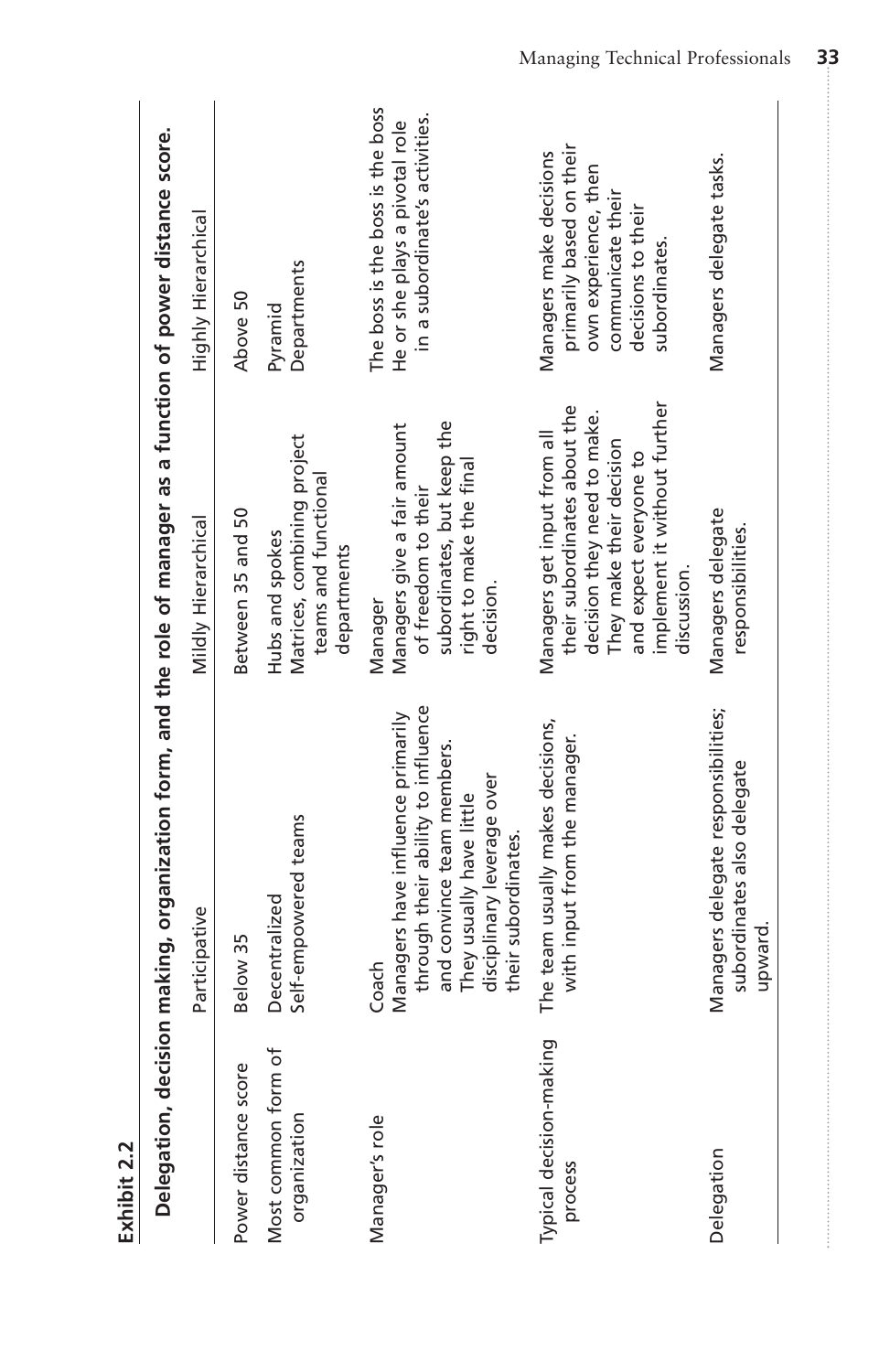authoritative political systems in recent years (like Eastern Europe or parts of Latin America); in these countries, taking the wrong initiative could have unpleasant consequences. As a result, decisions are made at a much higher level than in nonhierarchical countries. For example, in the case of the creation of Euro Disney, the French Prime Minister was involved in the negotiations between Disney and the French government (Laroche, 2000).

The way people refer to the managers also reflects their concept of hierarchy. Employees in highly hierarchical countries expect and place a significant distance between themselves and the managers; as a result, they often address managers according to their position in the organization. Expressions like "Monsieur le Directeur" or "Madame la Ministre" indicate a significant amount of deference toward higherups. The use of first names does not come naturally to highly hierarchical people, as indicated by the example of the Korean IT specialist mentioned earlier.

Deference to higher-ups is expressed in hierarchical countries in a number of practical ways: Opening the door and letting higher-ups go first, paying attention to every word they say, trying to anticipate their needs, speaking to them when making a presentation (even when the audience includes many other people), etc. The psychological distance between manager and employee becomes physically obvious in some situations; as one Korean engineer put it: "In Korea, if I met my manager in the stairs and we started a conversation, I was expected to stand one step below him to demonstrate my respect for him."

An important aspect of power distance is the fact that, if hierarchy is important to you, you tend to see hierarchy everywhere: In highly hierarchical countries, things and people are ranked according to criteria that are generally widely accepted within the country. Universities are ranked; for example, Japanese consider that graduating from the University of Tokyo is clearly better than graduating from any other university. For French people, graduates of the Ecole Polytechnique de Paris are clearly better than graduates from any other engineering institution. French engineering students are continuously ranked from first to last throughout their undergraduate studies. People also know their hierarchical position with precision: A French engineer was proud to say that he was 162nd in an organization of 150,000 when he retired. As discussed in Chapter 6, the rank attributed to a company or an institution plays a significant role in the career choices that hierarchical people make.

In mildly hierarchical countries, one can say, to paraphrase George Orwell, that "all employees are equal, but some are more equal than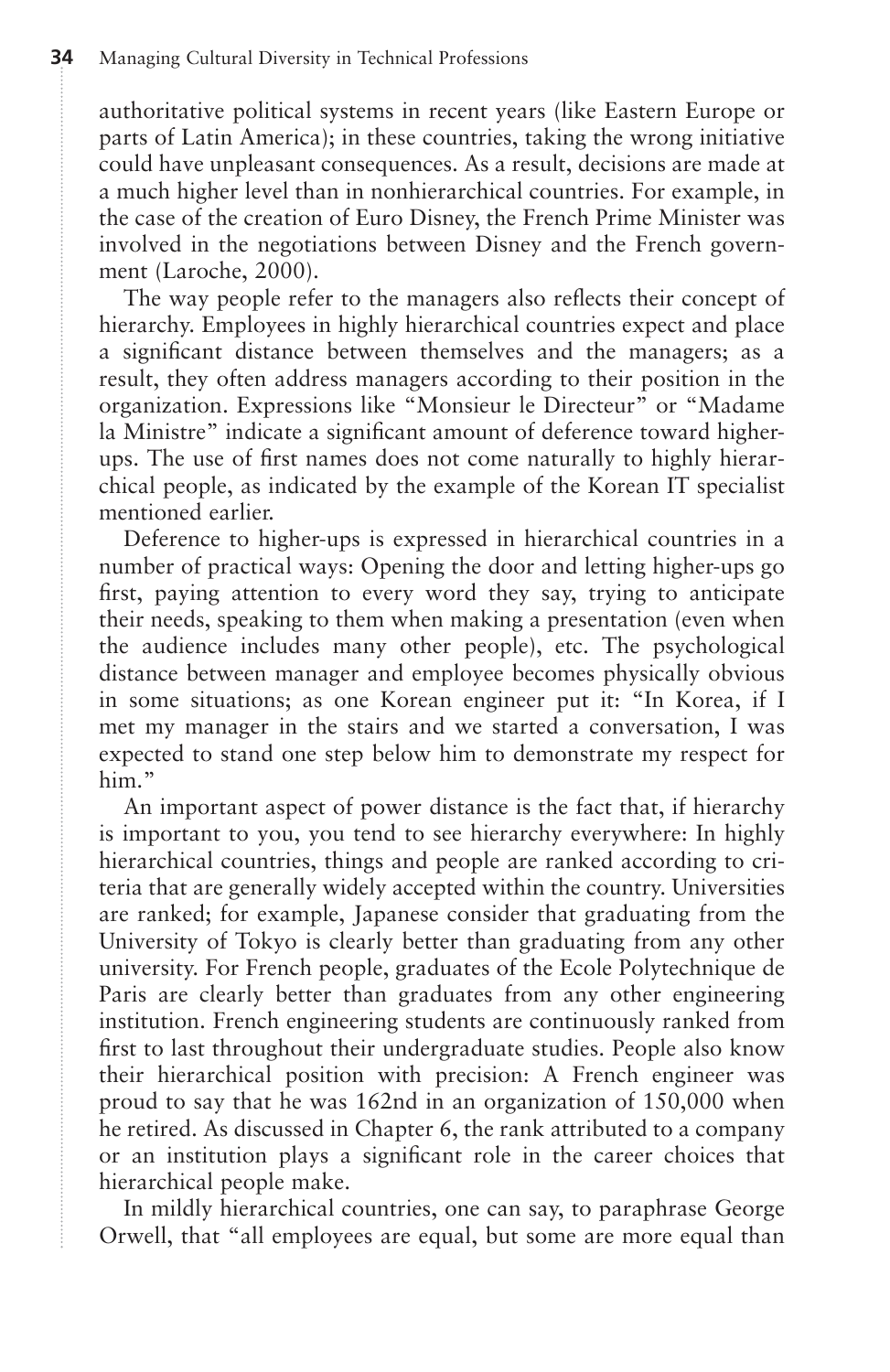others." Rankings exist, but they are far less precise than in hierarchical countries. For example, a North American student is classified as "being in the top 10 percent," whereas the same student in France might be 45th out of 500. There are general tiers: On the engineering and science side, universities like MIT, Caltech, Stanford, and other similar institutions are considered as being part of the first tier, whereas other, less well-known institutions are considered as second tier.

In nonhierarchical countries (like Sweden), people are considered as equals to first approximation. There, asking people to rank universities draws vague responses; nonhierarchical people simply do not think in these terms.

As power distance increases, employees increasingly expect that they will have to provide more information more often to the managers. Hierarchical managers expect to know what is going on in projects within their jurisdiction in more detail than do nonhierarchical managers. As a result, hierarchical employees provide more information to the managers than nonhierarchical employees; in particular, they copy the managers on more e-mail messages, meet more often, and provide more detail about their work when they meet with the managers.

Employees also expect that the managers will tell them what to do to a much greater extent; in particular, the managers will give more detailed instructions when delegating tasks or responsibilities. They also question decisions made by the managers less often and to a lesser extent. One American pharmaceutical researcher working in Latin America described:

Basically, whatever the boss says goes, period. Latin Americans put little value on what employees do or say as compared to the boss. Many of the Latin American members of our team expect to ask the managers for permission before doing anything.

With increasing power distance, the relationship with the managers will be less trusting and more adversarial in nature. When things do not work out, people in hierarchical countries have a much stronger tendency to see mistakes and assign blame to people, whereas people in less hierarchical countries tend to see learning opportunities and look for solutions. As a result, employees coming from highly hierarchical countries may have learned defense mechanisms that include the following:

• Copying people on e-mail messages so they can prove they sent the requested information on time and as specified